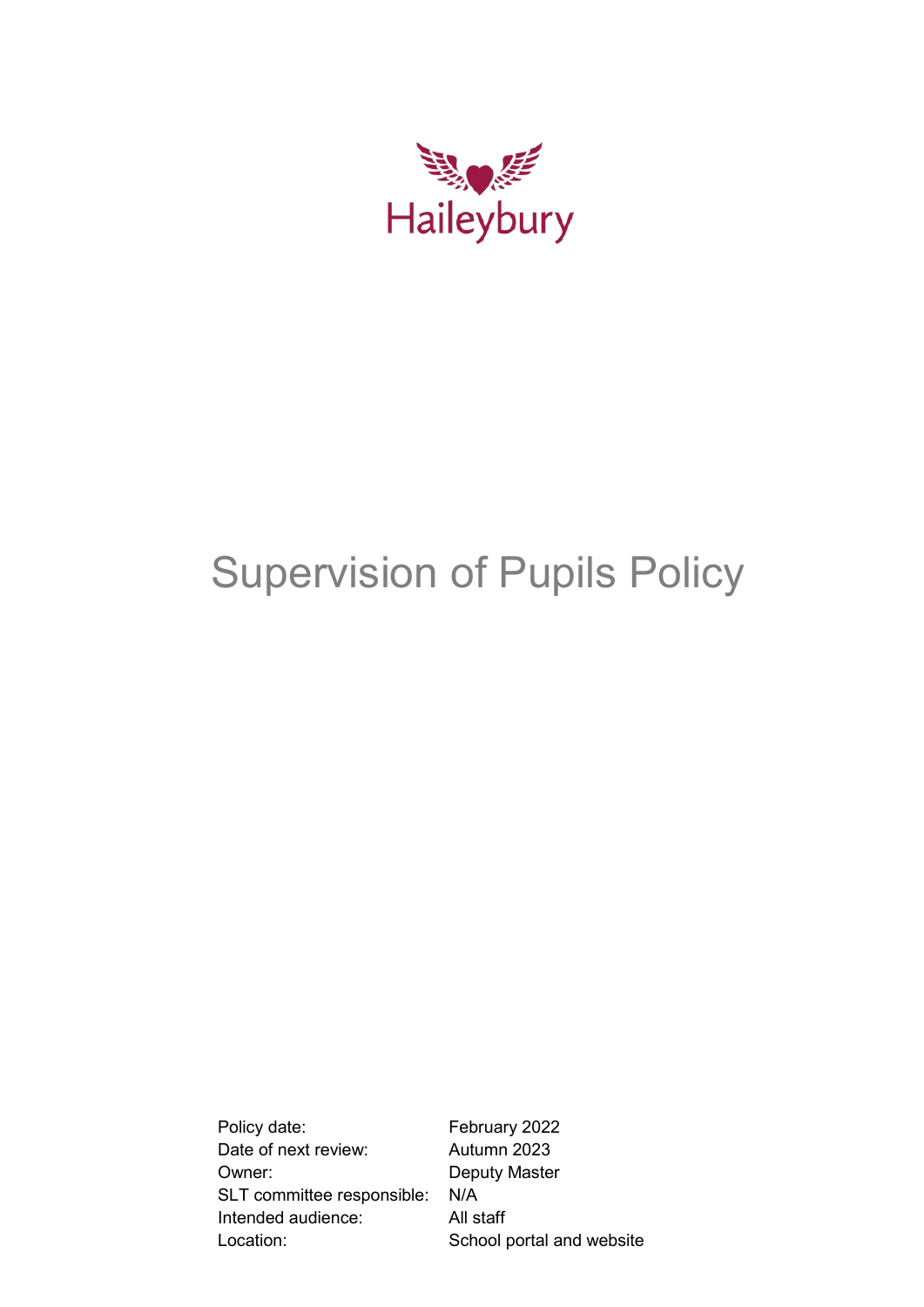# **1. Introduction**

- 1.1 The aim of this policy is to set out the way in which Haileybury manages the supervision of pupils in order to comply with its safeguarding duties and to ensure that pupils are properly overseen and supported in School and at other times when in the School's care (e.g. on school trips).
- 1.2 All people engaged by Haileybury are required to undergo Disclosure and Barring Services (DBS) checks before having unsupervised access to pupils. This includes all volunteers, casual staff, consultants or contractors and any other person who is employed or retained by Haileybury to carry out work which may involve contact with pupils. All members of Haileybury staff undergo annual safeguarding and child protection training. Further details of this can be found in the School's Safeguarding Children and Child Protection Policy on the School Portal.
- 1.3 As stated in the Staff Code of Conduct, all staff have a responsibility for pupils in their care, which may include supervising pupils in different settings, for example in House, sleeping areas, bathrooms and changing rooms. Staff should act sensitively and responsibly, at all times acting in accordance with the Safeguarding and Child Protection Policy and the Staff Code of Conduct.

# **2. Supervision of pupils during the day**

- 2.1 Each week a Boarding House is allocated as the Duty House. This involves providing Tutors to supervise pupils at meals and around the School campus, including Grubber. A separate rota of teaching staff supervises the campus in pairs after evening prep during the week.
- 2.2 Each weekend a Boarding House is allocated as the Weekend Duty House. This involves providing suitable staff supervision for the weekend activities offered to pupils.

## **3. Supervision in areas accessible to the public**

3.1 Haileybury is an open campus and as such is accessible to the public. CCTV is in place around the campus to ensure the safety of the pupils at all times and security is managed centrally by the Operations Assistants who patrol the campus throughout the day and night. Visitors to the School are required to sign in and obtain an identification badge on arrival from the Main School Reception or the Estates Office Reception (depending on where they have been instructed to report to) and are accompanied around the campus by a member of staff during their visit. Please see the School's Security and Site Access Policy for further information on the management of visitors. Key areas of the School site where the public have potential access (e.g. Sports Centre, Health Centre, Grubber, Dining Hall for match teas) are supervised by members of the School staff.

#### **4. Supervision of pupils during academic lessons**

- 4.1 The supervision of pupils during lesson times is overseen by academic teaching staff. Pupils in years 7 to 11 are taught every period of the timetable (37 periods a week). Where a subject teacher may be absent from a lesson another member of the academic teaching staff will be allocated to cover the lesson to ensure adequate supervision is in place. Pupils in those years who have particular needs which lead them not to be in certain lessons are supervised in the Learning Support Department.
- 4.2 Sixth Form pupils are taught between 21 and 31 lessons a week. When Sixth Form pupils are not in lessons they are permitted to work in their House study rooms or bedrooms, in the library, in a subject classroom (with prior permission from the subject teacher) or they can visit the Grubber, or be in Supervised Study in the Sixth Form Centre. The Supervised Study area, library and classroom areas are supervised by members of the academic teaching staff. Pupils in Sixth Form who have particular needs which lead them not to be in certain lessons can also be supervised in the Learning Support Department.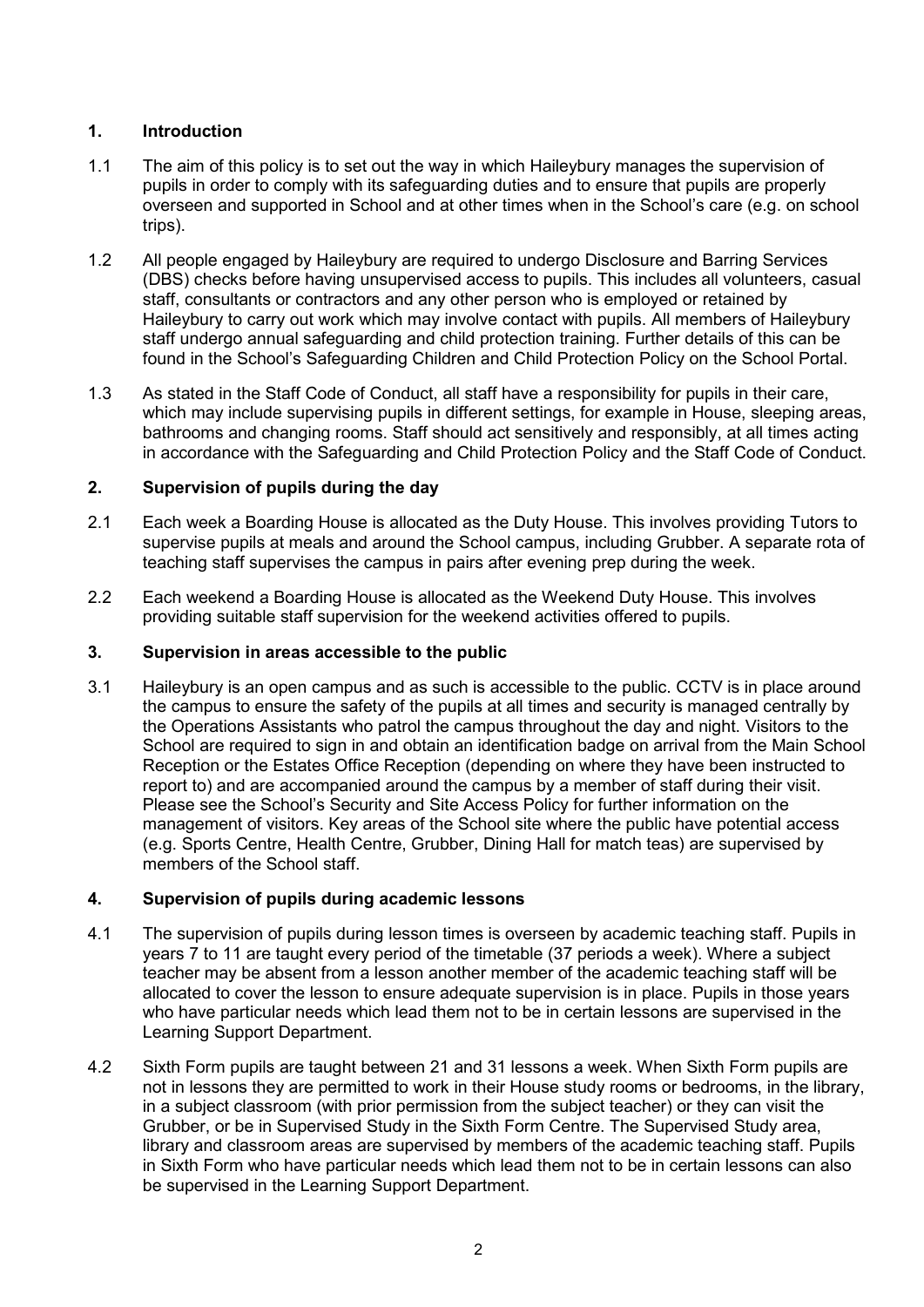4.3 The Grubber is an open-access area of the School, adjacent to the Sixth Form Centre and the school dining room. A member of the catering staff will be present in the Grubber during opening hours and the facility is supervised during the Half by members of SLT.

## **5. Supervision of pupils during activities or sport**

- 5.1 All adults supervising activities or sports will have undergone an enhanced DBS check and undertaken suitable Safeguarding and Child Protection training. If a DBS check has not arrived prior to the activity commencing then appropriate additional supervision will be provided to ensure the safety of all pupils.
- 5.2 A central rota of teaching staff's individual co-curricular commitments is kept on Google Drive and overseen by the Deputy Head (Co-curricular). This list is updated regularly and includes information on staff assisting with the supervision of pupils during sports matches (e.g. 'Saturday Spotters Duty' - staff who may be called upon to assist if a pupil becomes distressed or injured during a match). Details of timings and locations of all sports and activities are kept on SOCS.

# **6. Supervision of pupils within Houses (including Highfield)**

- 6.1 The overall supervision of pupils (day and boarding) within Houses falls under the remit of the HM. The HM teaches a reduced timetable to allow them increased time in which to be available around the House. HMs are assisted in their duties by an Assistant HM (AHM), a Resident Tutor, a House Matron and a Tutor team. This team works together to ensure that pupils are adequately supervised at all times.
- 6.2 The HMs in each House provide a clear rota of which member of the Duty House Tutor team is on duty in the afternoon and evening of each night of the week, and over the weekend. Details of the member of staff on duty are clearly published in a central location, near the House entrance.
- 6.3 The supervision of pupils within main school Houses from 5pm is undertaken by the HM and their team of Tutors as per the published schedule. At least one member of staff will be on duty during these times. The supervision of pupils within Highfield is covered by the House Tutor team, including the resident Matron. Two adults are on duty at all times when pupils are present in Highfield.
- 6.4 Each Senior House has a House Matron, providing additional adult supervision.
- 6.5 As above, details of who is on duty at any given time are clearly displayed, including how to contact them. Each House has a House mobile phone which will be held by the person on duty. The person on duty must keep this phone with them at all times when on duty and remain contactable.

#### **7. Supervision of pupils overnight**

7.1 An HM resides in each House overnight to ensure pupils have adequate and appropriate supervision. A Resident Tutor is also attached to each House and is available to cover, as the responsible adult in a House, if the HM is away in an emergency e.g. accompanying a pupil to hospital. The Resident Tutor is available to cover, as the responsible adult in a House, for the period of time after 10:30pm if the HM is away on school duty e.g. accompanying a visit to a theatre. The Resident Tutor is also on duty overnight for two nights per week and this is communicated to pupils.

#### **8. Supervision of pupils in Houses at weekends**

8.1 The HM or a member of the House Tutor team (normally the AHM or Resident Tutor) is responsible for the wellbeing of the pupils over the weekend. The name of this person will be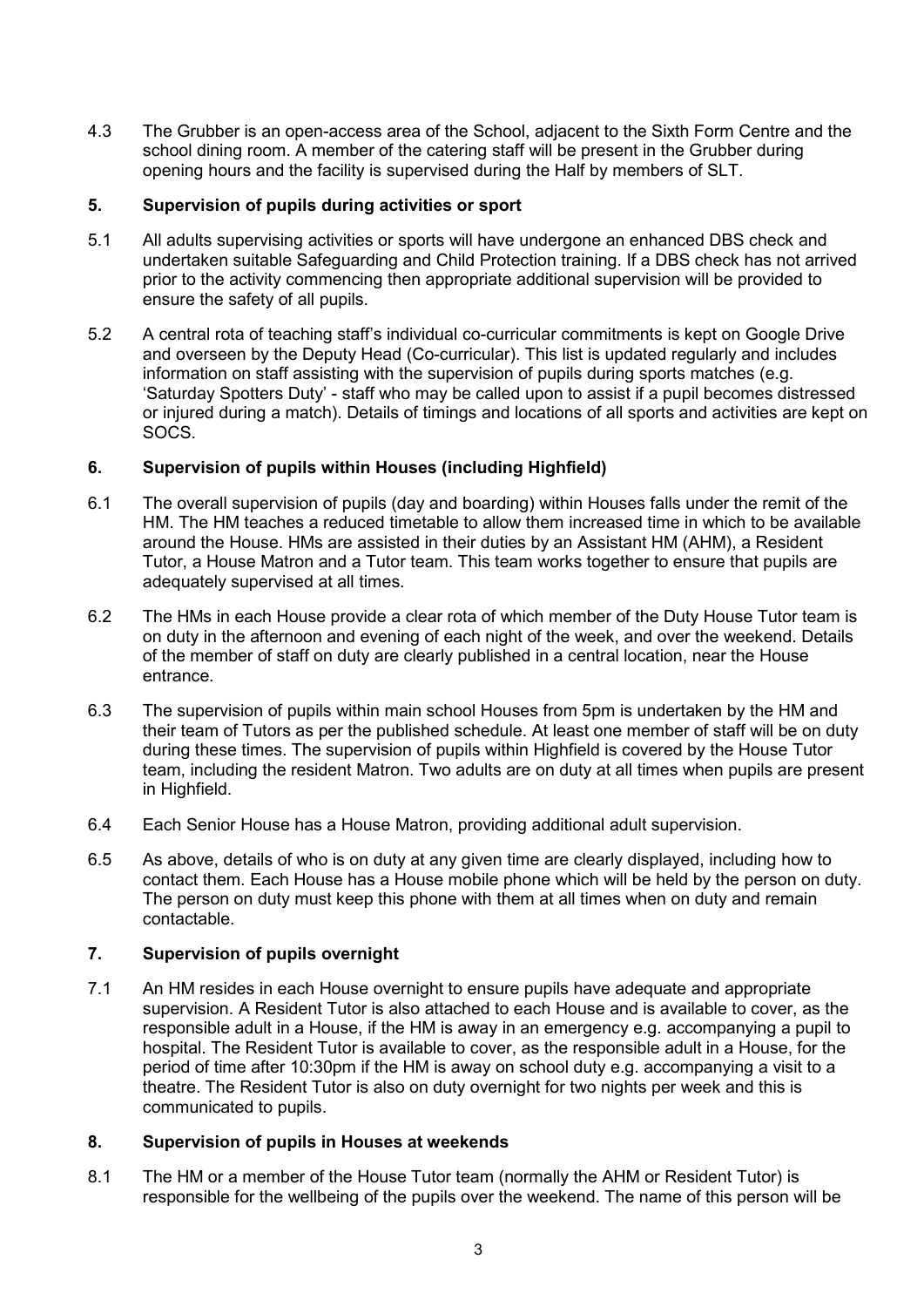published clearly on a board in the House and the pupils will know where to find out this information; pupils will also be informed verbally by the HM. HMs must know which pupils are in at the weekend and ensure that all permissions for leave at weekends are obtained and recorded (please see the School's Leave Request Policy).

8.2 Saturday evenings and Sundays: The HM, AHM or Resident Tutor for each House must be on site and in the House unless attending a meal in the Dining Hall or supervising an activity in the environs. Whichever member of staff is responsible must be in possession of the House mobile phone. Contact information for a member of staff on duty must be communicated clearly and prominently displayed in the House.

#### **9. Lower School supervision**

- 9.1 The Tutors and Lower School Coordinators play a key role in the day-to-day supervision of the Lower School pupils.
- 9.2 A member of staff is present in the building from 7.30 am to 6.00 pm, Monday to Friday inclusive. During the day, from 8.00 am to 4.30 pm this is one of the Lower School Coordinators.
- 9.3 The Lower School Tutor team is present to help register from 8.15 am to 8.45 am, and then one Tutor plus the Lower School Coordinator are responsible for break duty and lunch duty. Lower School Tutors register their tutees in the morning (8.15 – 8.30am).
- 9.4 The Highfield Matron supervises break and lunch duty in Highfield.
- 9.5 Pupils are expected to sign out with the Tutor on prep duty either in the Russell Dore building or in the Dining Hall after their last commitment of the day and before going home.
- 9.6 One or two Tutors, dependent on how many pupils are attending prep, are responsible for supervising Lower School prep from 4.30 pm to 6pm, with another Tutor supervising the pupils in the Dining Hall from 6pm to 6.30pm who then go on to supervise boarders in prep until 7.30pm.